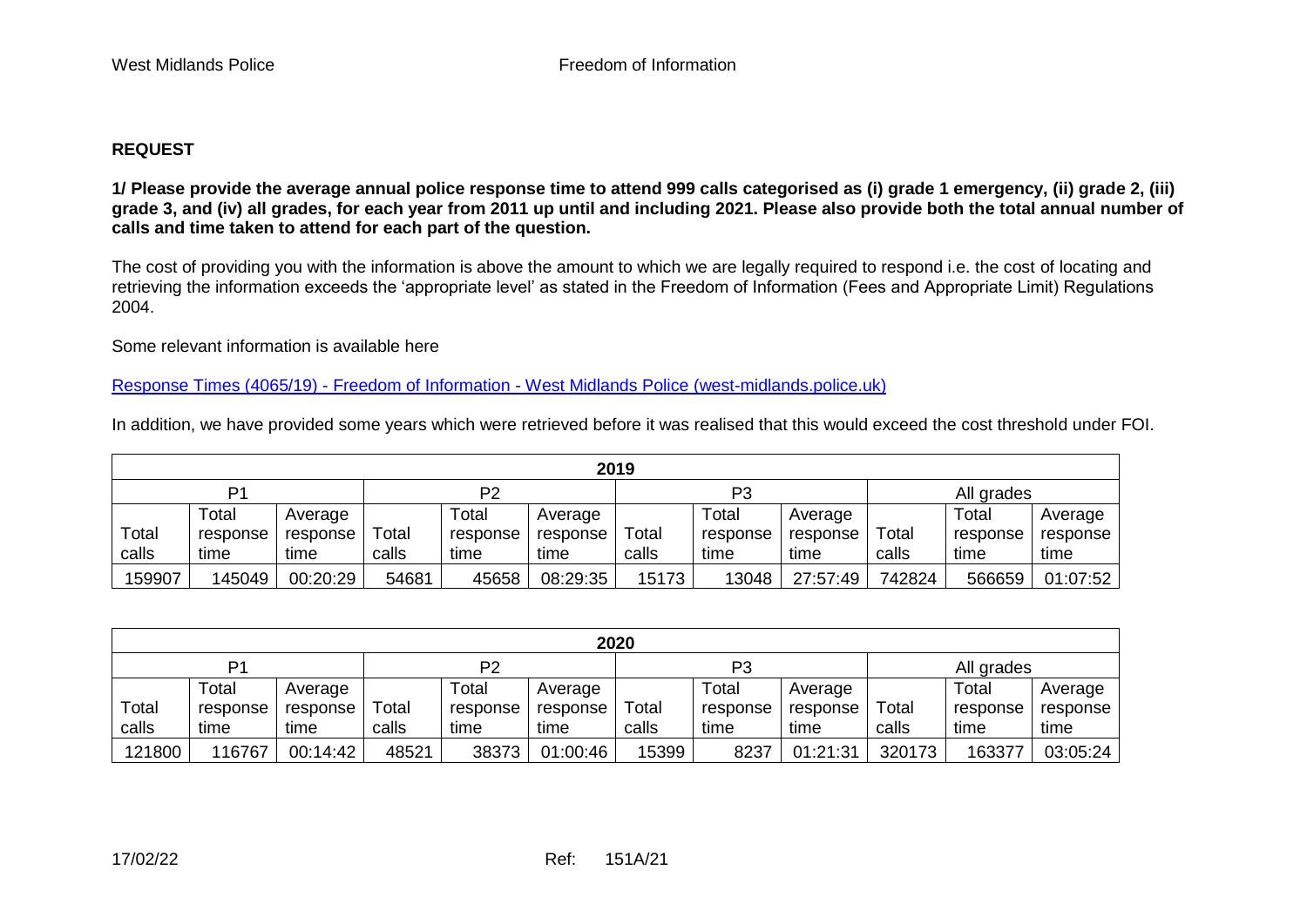| 2021           |          |          |                |          |          |       |          |          |            |          |          |
|----------------|----------|----------|----------------|----------|----------|-------|----------|----------|------------|----------|----------|
| D <sub>1</sub> |          |          | P <sub>2</sub> |          |          | P3    |          |          | All grades |          |          |
|                | Total    | Average  |                | Total    | Average  |       | Total    | Average  |            | Total    | Average  |
| Total          | response | response | Total          | response | response | Total | response | response | Total      | response | response |
| calls          | time     | time     | calls          | time     | time     | calls | time     | time     | calls      | time     | time     |
| 149799         | 144517   | 00:16:03 | 53147          | 46115    | 01:06:44 | 21936 | 11852    | 02:44:22 | 419869     | 202484   | 07:08:28 |

**Grades 1 to 3 typically refer to an emergency response, a prompt response and a routine response. Please provide a description of the different grades (including expected response times to attend) used by the force if these differ. An example for GMP is included here:**

**[https://www.bbc.co.uk/news/uk-england-manchester-47582743](https://gbr01.safelinks.protection.outlook.com/?url=https%3A%2F%2Fwww.bbc.co.uk%2Fnews%2Fuk-england-manchester-47582743&data=04%7C01%7Cfoi%40westmidlands.police.uk%7C4649ce0e5f514c63edb008d9e4dce654%7C2b0f1af29e024cfb982fc61fd716ee98%7C0%7C0%7C637792459925364410%7CUnknown%7CTWFpbGZsb3d8eyJWIjoiMC4wLjAwMDAiLCJQIjoiV2luMzIiLCJBTiI6Ik1haWwiLCJXVCI6Mn0%3D%7C3000&sdata=bdmv%2BShAlS5hfMcsPDIYpBE6CqROv3lq4p4pFE5ex5Y%3D&reserved=0)**

Please see attached our current Grading Framework.

**2/ Please provide the total number of occasions that police did not attend i) grade 1, ii) grade 2 or iii) grade 3 emergencies last year (2021).**

| 2/ The total number of occasions that police did not attend i) grade 1, ii) grade 2 or iii)<br>grade 3 emergencies last year (2021). |       |       |  |  |  |  |
|--------------------------------------------------------------------------------------------------------------------------------------|-------|-------|--|--|--|--|
| P1                                                                                                                                   |       | P3    |  |  |  |  |
| 10975                                                                                                                                | 11929 | 12341 |  |  |  |  |

**3/ Please provide the longest individual time taken to attend a grade 1 emergency call in 2021.**